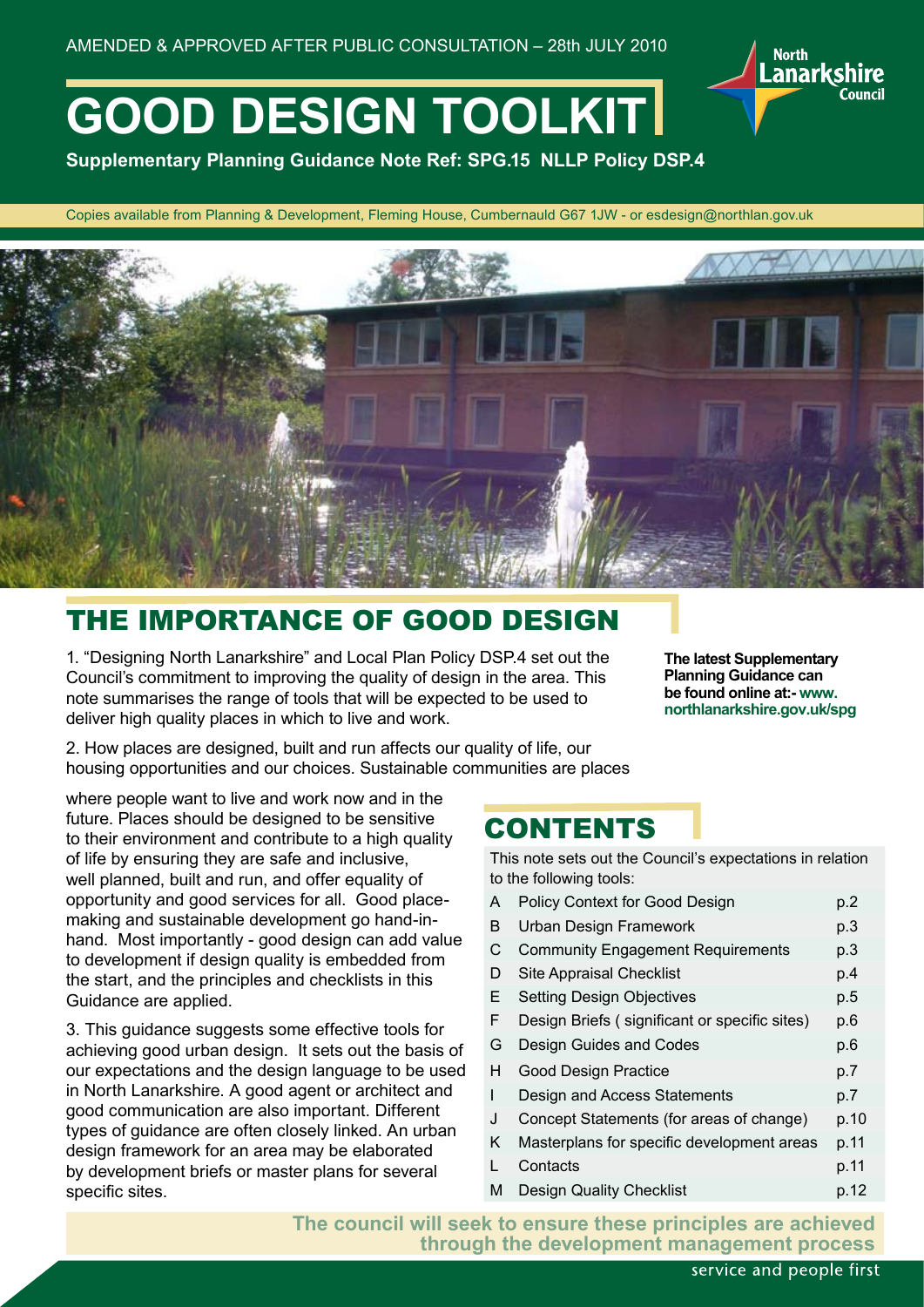# A. POLICY CONTEXT FOR GOOD QUALITY DESIGN

**1. S**cottish **P**lanning **P**olicy is set out in the 2010 consolidated "SPP" as well as in policy documents such as **Designing Places** (2001), **Designing Streets** (2010), the **Policy on Architecture for Scotland** 2001 & 2007 and the **Climate Change (Scotland) Act** 2009 which requires development to be sustainable.

**Designing Places: A policy statement on** design - sets out the overarching policy on design. This document is supported by a series of design based Planning Advice Notes (PANs). The main policy messages are: **Design as a material consideration -** When determining a planning application, a planning authority can refuse a proposal solely on design grounds and defend its decision at appeal. A masterplan can help in the decision-making process. Once approved, the masterplan can be adopted as supplementary planning guidance to help raise design quality.

- **Six qualities make a successful place** -
- distinctive, safe and pleasant,
- **easy to get to and move around,**  $\bullet$  **welcoming,**
- adaptable and resource efficient.

2. The **SPP** (2010) sets out the key principles of land use planning in Scotland and reinforces the message that "**design is a material consideration when determining a planning application**". A proposal may be refused, and the refusal defended at appeal, solely on design grounds. It is therefore important that planning authorities can draw on expertise with a sound understanding of the principles of design" (Para 19).

3. The Council will expect other good practice guidance as set out in the various **PAN's (Planning Advice Notes)** to be applied, including :–

- **PAN44** Fitting New Housing Development into the Landscape **PAN67** Housing Quality; **PAN68** Design Statements;
- **PAN71** Conservation Area Management;
- **PAN72** Housing in the Countryside;

**PAN76** New Residential Streets (now Designing Streets) **PAN77** Designing Safer Places; **PAN78** Inclusive Design

 **PAN81 Community Engagement PAN83** Masterplanning **PAN84** Reducing Carbon Emmissions in New Development or as updated. Other Supplementary Guidance will address Accessibility, Sustainability, and Designing Streets issues.

4. The Council policy is set out in **Designing North Lanarkshire (2006) and Local Plan Policy DSP.4** (see box on right). This provides the local policy context for championing improved and sustainable design in development. **All** planning applications need to comply with DSP.4.

5. The Council is also mindful that good design adds value to development - creating long-lasting sustainable places. Value for money in construction is about more that delivering a project to time and costs. A good project must also contribute to the environment in which it is located, deliver a range of wider social economic and environmental benefits and be adaptable to accommodate future uses. Ref: NAO - Getting Value for Money from Construction Projects & Research by CABE.



**North Lanarkshire Local Plan Policy DSP.4 Quality of Development All Development Strategy Policies (DSP1-4) apply to all applications for planning permission. Development will only be permitted where high standards of site planning and sustainable design are achieved. Where appropriate, proposals will need to demonstrate that:**

1 an appraisal has been carried out of the existing character and features of the site and its setting including: ground stability and contamination, identity, connections, landscape, biodiversity, heritage or amenity value

2 existing on site rights of way or features of natural or historic environment interest (including stone buildings) will be safeguarded or enhanced - including: archaeological, historic environment, landscape features and wildlife interests

**3** the proposed development takes account of the site appraisal and any evaluation of design options, and achieves a high quality development in terms of: **3a** Establishing a clear vision for the site - with design principles which lead to the creation of a distinct, successful place addressing: siting; overall layout; density; form; scale; height; massing; proportion; detailing; colour; materials, and open space issues **3b** Providing a safe, inclusive, convenient and welcoming development including addressing: personal safety, security and crime prevention; adaptability; safe, secure, and convenient access into and through the development that is attractive to pedestrians, cyclists, and people with disabilities; integration with public transport, green networks and wider links; access for cars, where required, being safe for all road users, and appropriate parking or traffic calming being well located and integrated

3c **Addressing energy, resources and waste issues in order to create a sustainable development with a low ecological footprint** including: reducing energy need; encouraging sustainable construction, promoting health & wellbeing; reducing waste and resources used through effective storage, collection and composting of waste and recyclable materials, and measures which reduce CO2 emissions and encourage low and zero-carbon approaches 3d Mitigating any likely air quality, noise, or pollution impacts – particularly within or adjacent to Air Quality Management Areas

**3e** Ensuring that waterbody status is protected and, **where possible, enhanced**. Status includes physical characteristics, so proposals such as culverting will only be considered where no other practical option exists. Foul water should connect to the public sewer - alternatives to this will only be permitted where no public system exists and the alternative does not pose an environmental risk. Sustainable Urban Drainage Systems should be adopted within site design and appropriate details require to be submitted with any planning application.

3f **Integrating successfully into the local area and avoiding harm to the neighbouring amenity** by relating well to the existing context and avoiding adverse impact on existing or proposed properties through overlooking, loss of privacy or amenity, overshadowing, or disturbance

**4** adequate provision has been made for the development and maintenance of landscaped open space areas and for linking to and enhancing open spaces and green networks.

It will generally be appropriate to demonstrate compliance with the objectives of policy DSP 4 through submission of design and access statements in line with relevant Scottish Government Planning Advice Notes. The Council will set out its expectations in Supplementary Planning Guidance. A family of Supplementary Planning Guidance on DSP 4 Quality of Development, seeking to clarify the Council's objectives, understanding of good practice, and criteria to be applied to applications, will be brought forward as set out in Appendix 3. Supplementary Planning Guidance is a material consideration in determining applications for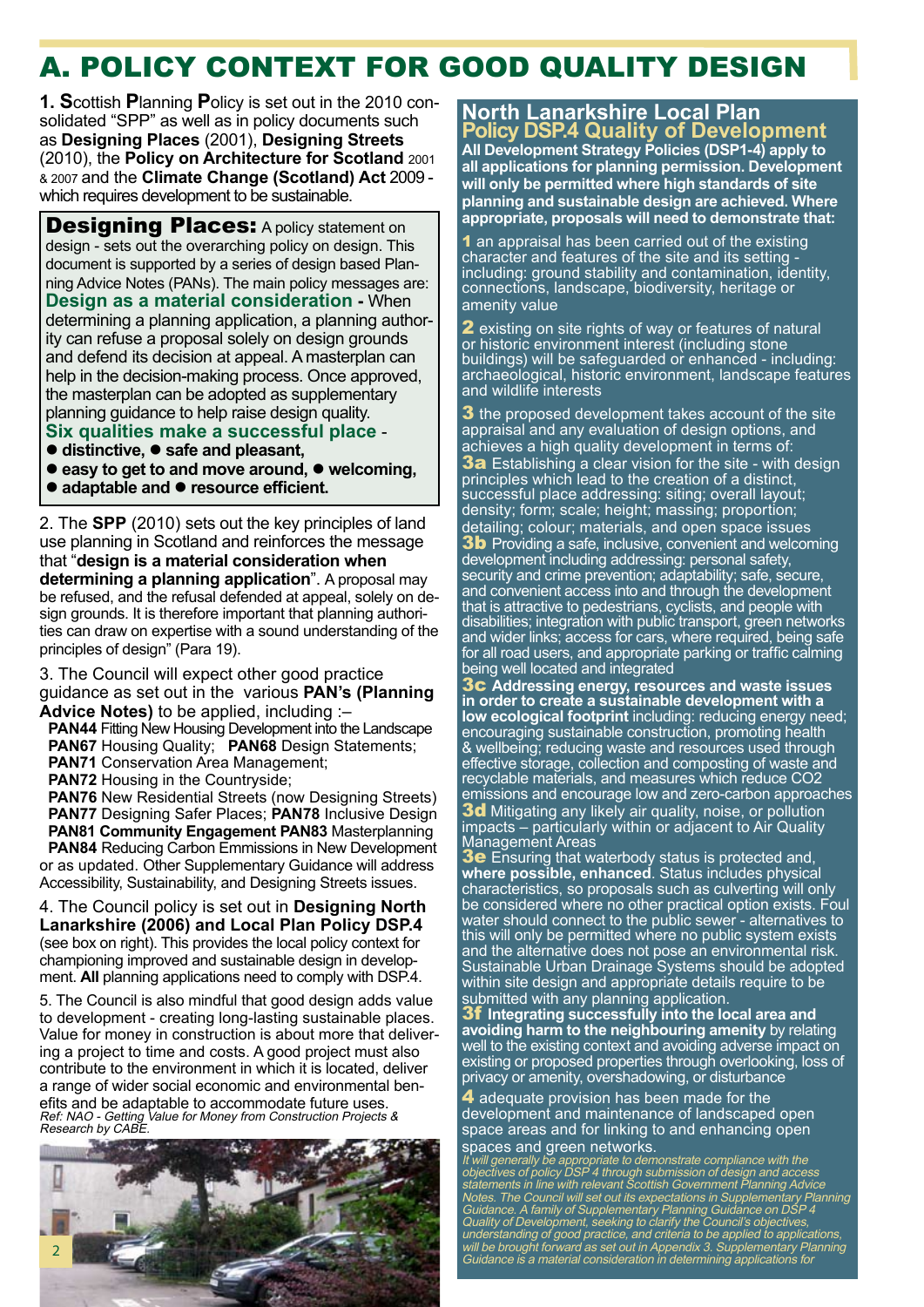# B. URBAN DESIGN FRAMEWORK DESIGN IDENTITY IN NORTH LANARKSHIRE

**1.** In assessing any planning application the Council will look to consider the application in its local context. Whilst Section.E provides a checklist for assessing the character of the existing site - this also needs to be placed within its wider Scottish and North Lanarkshire context - see Designing North Lanarkshire document.

**2.** The Council will in due course develop further guidelines on local identity which will assist developers in meeting the requirements of DSP.4. The point is to build upon local characteristics so as to create a unique sense of place which improves and enhances the local character.

**3.** It should be recognised that there are distinct character areas in terms of the materials and details used. The traditional heritage of natural stone buildings and slate roofs needs to be retained and built upon and developed into a modern language that creates a confident sense of place - reflecting the special features which make:-

- **Town Centres (Motherwell, Airdrie, Coatbridge,** Bellshill, Wishaw, Kilsyth and Cumbernauld.
- Suburban Areas
- The particular characteristics of Cumbernauld
- Rural Areas (both RIA and Green Belt).

As the industrial heritage gives way to modern buildings it becomes all the more important to secure good quality design.



# C. COMMUNITY ENGAGEMENT REQUIREMENTS

**1.** In line with the SPP, PAN.81 and PAN 3/2010 the Council will expect effective and early engagement to take place, particularly on policy development and larger applications as well as planning applications. A Community Engagement Statement should set out how local people have been informed and involved in the preparation of the scheme, and how their views have been taken into account in the submitted scheme. This is now a legal requirement for certain proposals (see SPG.16 Community Engagement).

**2.** The statement should comply with the Council's separate Community Engagement Guidance SPG16 - ensuring that the process has been open, transparent and sought to inform people and seek their views. It should summarise accurately the views expressed and, where appropriate, indicate how these views have been taken into account or the proposals amended in the light of comments made.

**3**. The Council will expect to see that a genuine dialogue has taken place. The separate Community Engagement Guidance sets out a range of methods by which this could take place.

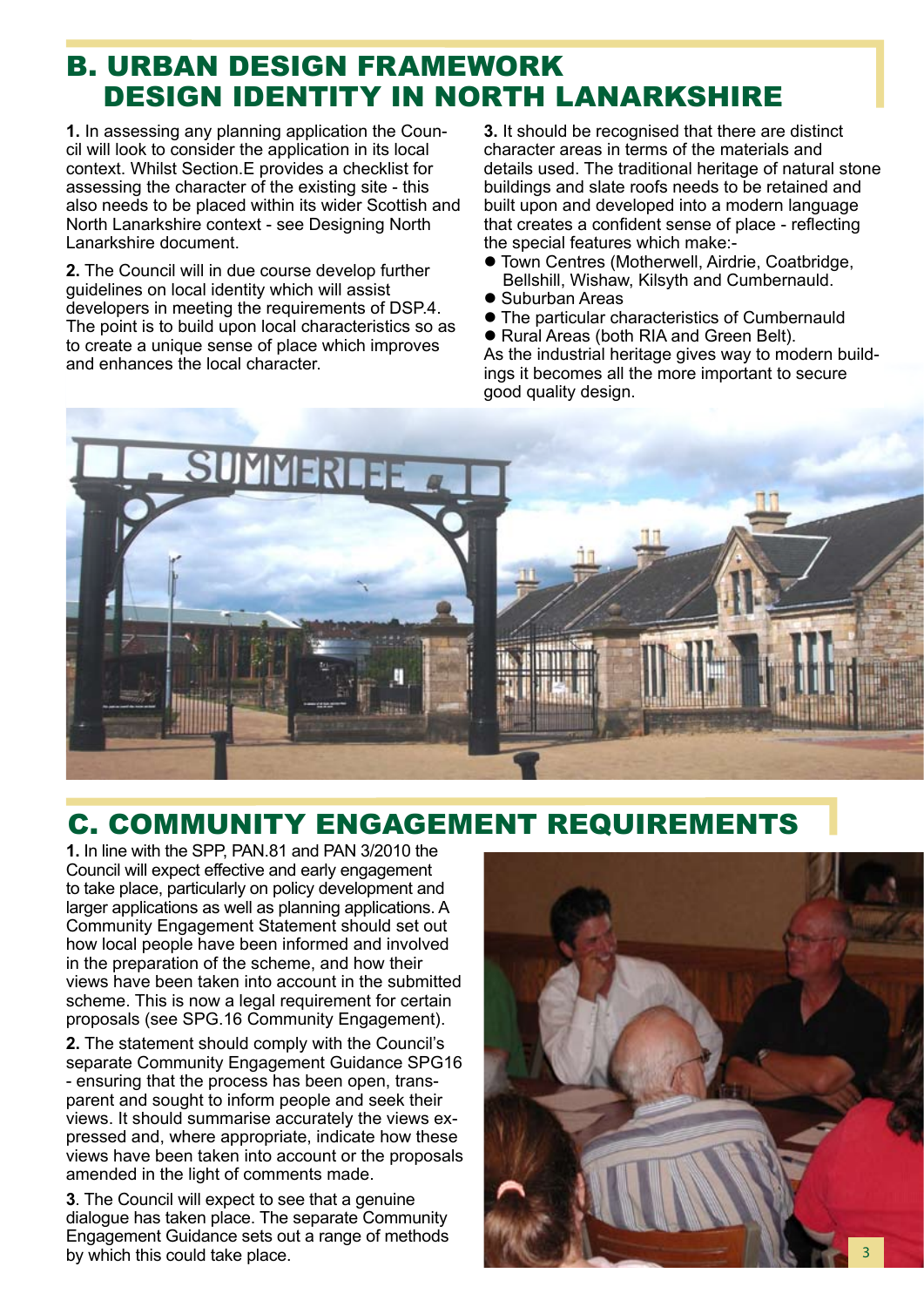# D. SITE APPRAISAL CHECKLIST

**1**. Good design starts with a thorough appraisal of the existing context identifying what the opportunities and what the constraints are. Even small schemes benefit from an assessment of the site context.

On larger schemes this should look beyond the immediate site and include a "Townscape Analysis" (identifying both positive and negative aspects). Specialists may be required to assess particular aspects - whether trees, noise, contamination, wildlife, utilities, etc. How has the area grown and developed over time? The table below (adapted from PAN68) may provide a useful starting point. The Area Appraisal Checklist in PAN71 or a placecheck (www.placecheck.info) may also assist.



| A. CONTEXT - how does your scheme link to the surrounding buildings? |                                                                                                                                                                                                                                                                                                                                                                                                                                                                                                                                                                                                                                                                                                                                                                                                                                                                                                                |  |  |  |
|----------------------------------------------------------------------|----------------------------------------------------------------------------------------------------------------------------------------------------------------------------------------------------------------------------------------------------------------------------------------------------------------------------------------------------------------------------------------------------------------------------------------------------------------------------------------------------------------------------------------------------------------------------------------------------------------------------------------------------------------------------------------------------------------------------------------------------------------------------------------------------------------------------------------------------------------------------------------------------------------|--|--|--|
| <b>LOCAL AREA</b>                                                    | • Location of the site > Local character? Local identity? What makes the site special?<br>• General description of the surroundings, e.g. urban, residential and industrial, rural<br>• Is the site in or near a conservation area? Nature Conservation Area?                                                                                                                                                                                                                                                                                                                                                                                                                                                                                                                                                                                                                                                  |  |  |  |
| <b>SITE</b><br><b>DESCRIPTION</b>                                    | • Planning history - Summarise - Any Lessons?<br>• Ownership of the site (in red) - Ownership of adjoining land (in blue)<br>• Adjacent land uses - and relevant planning proposals?<br>• Conservation - Heritage? Listed buildings? Archaeology?<br>• Environmental features - trees? hedges? water features? biodiversity? protected species?<br>• Focal points - Local features? Local neighbourhood?<br>• Landmarks - How do you find your way around?<br>• Vistas - Enclosure? Setting? Views to/from/over site? Are there wider views?<br>• Ground conditions - are there any contamination or land instability issues?<br>• Orientation and Topography - contours on the site? ecology?<br>• Microclimate - wind, sun orientation? exposure? shelter? Implications for design?                                                                                                                          |  |  |  |
| <b>SERVICES</b>                                                      | • Public utilities, e.g. underground services, drainage systems, overhead power lines?<br>· Public services available locally, e.g. schools, public transport?                                                                                                                                                                                                                                                                                                                                                                                                                                                                                                                                                                                                                                                                                                                                                 |  |  |  |
|                                                                      | <b>B. IDENTITY</b> - what makes the area special?                                                                                                                                                                                                                                                                                                                                                                                                                                                                                                                                                                                                                                                                                                                                                                                                                                                              |  |  |  |
| <b>SURROUNDING</b><br><b>BUILDINGS</b>                               | • Building lines - groupings, rhythms and plot/feu sizes?<br>• Entrances - styles and sizes? Visibility? Obvious? Kerb Appeal? Welcoming?<br>. Windows - styles and sizes? Proportions? Materials? Pattern?<br>• Active frontages - Mixed uses?<br>• Scale - height and massing? roof profile? Enclosure?<br>• Appearance - details and materials? character? landmarks?                                                                                                                                                                                                                                                                                                                                                                                                                                                                                                                                       |  |  |  |
| <b>USE OF THE</b><br><b>SPACE</b>                                    | • Use of spaces between buildings - public/private definition? focal points? views?<br>. Day, night, seasonal variation of use - Lighting? (See Lighting SG)<br>• Prohibited activities, security arrangements? Informal supervision?                                                                                                                                                                                                                                                                                                                                                                                                                                                                                                                                                                                                                                                                          |  |  |  |
| <b>HARD &amp; SOFT</b><br><b>LANDSCAPING</b>                         | • Landscape character - grass / shrubs / hedges / trees - retained? (See SG-01 & 02)<br>• Quality of landscaping - Protection? Enhancement? Condition and maintenance?<br>• Need for ground modelling - Water run-off? SUDS? (See SG-09)<br>• Nature conservation area - Wildlife? Ecology? Management? Protection? Mitigation? Offsetting?<br>. Wildlife habitats - Green Networks? Biodiversity? Management? (See Biodiversity SG)<br>• Trees - Species? Canopy? Health? Scale? Tree Preservation Orders? (See SG-02)<br>• Play space/recreational space - Distance? For toddlers or all ages? childrens?<br>• Location of street furniture? Seats? Litter Bins? Shelters? Cycle Parking? Signage?<br>• Condition and maintenance? Factoring arrangements?<br>• How do people people use the area? Are there obvious enhancements needed?<br>. Is Public Art/ Sculpture used to provide local identity? Fun? |  |  |  |
|                                                                      | <b>C. CONNECTIONS / LINKAGES - location is a key sustainability factor</b>                                                                                                                                                                                                                                                                                                                                                                                                                                                                                                                                                                                                                                                                                                                                                                                                                                     |  |  |  |
| <b>PEDESTRIAN</b><br><b>CONNECTIONS</b>                              | • Where are people coming from / going to? Is it easy to walk around?<br>• What are the desire lines? attractors? opportunities for interaction? green networks?<br>• Is there good mobility and disabled access? changes in level? seats? shopmobility?<br>• Are people restricted from access due to any current aspects of design?<br>. Is there informal supervision? Are the routes well lit and safe?                                                                                                                                                                                                                                                                                                                                                                                                                                                                                                    |  |  |  |
| <b>ACCESS AND</b><br><b>MOVEMENT</b><br>4                            | • Access to public transport - bus services? rail stations?<br>• Links to bus stops and routes, taxi stops, cycle routes?<br>• Surrounding road and street layout - parking and circulation? servicing arrangements?<br>• Areas of shared street space? potential vehicular/pedestrian conflict?<br>• Use of traffic measures e.g. speed humps, surfaces, crossing points, bollards?                                                                                                                                                                                                                                                                                                                                                                                                                                                                                                                           |  |  |  |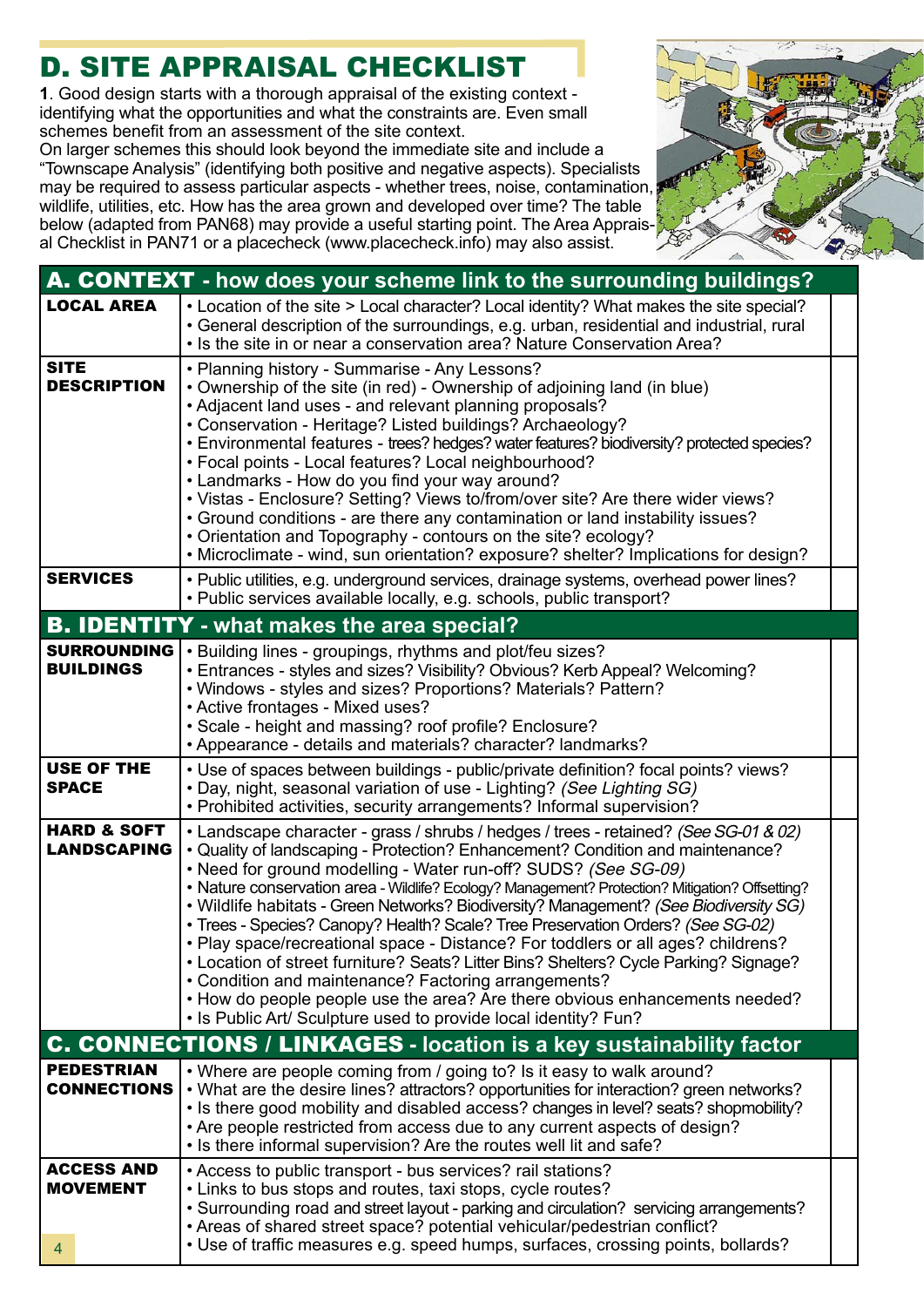# E. DESIGN OBJECTIVES

1. Following the site assessment - it is important to set out your design objectives in a written brief (see F). As well as the proposed activities and uses, and physical areas and accommodation likely to be required, it can also help to clarify design objectives. There should be a clear focus on the **quality of outcomes**, with due attention given to the sustainable use of land, good design and the protection and enhancement of the built and natural environment. A good designer will already be addressing these issues - including:-



### 4. Typical Urban Design Principles

• Enhance the attractiveness and character of the area through good quality architecture, materials and detailing • Promote continuous building frontages, to provide a suitable degree of enclosure to streets and public spaces

• Use buildings, walls and gates to help conceal private gardens, yards and service areas from public view • Reduce the visual impact of parked cars on the public realm through good quality planting, while providing safe and attractive parking areas

• Design new buildings to face the public realm, with a prominent and welcome entrance, and enhance safety by natural surveillance, particularly along pedestrian routes

• Minimise the opportunity for crime, by designing-in high levels of security for new buildings, especially at ground floor level

• Retain and promote small-scale commercial uses (particularly on ground floor level), which are compatible with residential neighbours

• Promote adaptable building forms, which accommodate all ages and are accessible and can easily cater for a range of possible uses or disabilities.

• Take opportunity to link to the Central Scotland Green Network (CSGN) • Retain high quality environmental features, including enhancing their context.

### 2. Objectives of urban design

| (1) Character<br>A place with its own identity                                                                 | To promote character in townscape and landscape<br>by responding to and reinforcing locally distinctive<br>patterns of development, landscape and culture.                                        |
|----------------------------------------------------------------------------------------------------------------|---------------------------------------------------------------------------------------------------------------------------------------------------------------------------------------------------|
| (2) Continuity and<br><b>enclosure</b> A place where<br>public and private spaces are<br>clearly distinguished | To promote the continuity of street frontages and the<br>enclosure of space by development which clearly<br>defines private and public areas.                                                     |
| (3) Quality of the public                                                                                      | To promote public spaces and routes that are                                                                                                                                                      |
| <b>realm</b> A place with attractive                                                                           | attractive, safe, uncluttered and work effectively for all                                                                                                                                        |
| and successful outdoor areas                                                                                   | in society, including disabled and elderly people.                                                                                                                                                |
| (4) Ease of movement                                                                                           | To promote accessibility and local permeability by                                                                                                                                                |
| A place that is easy to get to and                                                                             | making places that connect with each other and are                                                                                                                                                |
| move through                                                                                                   | easy to move through, putting people before traffic<br>and integrating land uses and transport.                                                                                                   |
| (5) Legibility                                                                                                 | To promote legibility through development that                                                                                                                                                    |
| A place that has a clear image                                                                                 | provides recognisable routes, intersections and                                                                                                                                                   |
| and is easy to understand                                                                                      | landmarks to help people find their way around.                                                                                                                                                   |
| (6) Adaptability                                                                                               | To promote adaptability through development that can respond to                                                                                                                                   |
| A place that can change easily                                                                                 | changing social, technological and economic conditions.                                                                                                                                           |
| (7) Diversity                                                                                                  | To promote diversity and choice through a mix of<br>compatible developments and uses that work together                                                                                           |
| A place with variety and choice                                                                                | to create viable places that respond to local needs.                                                                                                                                              |
| (8) Sustainable Development<br>A place with a low carbon footprint<br>and minimum resource usage               | To ensure the development is sustainable in terms of<br>location, layout and design - including carbon footprint,<br>energy efficiency, resource usage, and reducing<br>greenhouse gas emissions. |

### 3. Aspects of Development Form

| (A) Layout: urban structure<br>The framework of routes and spaces that connect<br>locally and more widely, and the way developments,<br>routes and open spaces relate to one other.                                                                                               | The layout provides the basic plan on<br>which all other aspects of the form and<br>uses of a development depend.                                                                                                                                                                                     |
|-----------------------------------------------------------------------------------------------------------------------------------------------------------------------------------------------------------------------------------------------------------------------------------|-------------------------------------------------------------------------------------------------------------------------------------------------------------------------------------------------------------------------------------------------------------------------------------------------------|
| (B) Layout: urban grain<br>The pattern of the arrangement of street<br>blocks, plots and their buildings in a settlement.                                                                                                                                                         | The degree to which an area's pattern of<br>blocks and plot subdivisions is respectively<br>small and frequent (fine grain), or large and<br>infrequent (coarse grain).                                                                                                                               |
| (C) Landscape<br>The character and appearance of land, including its<br>shape, form, ecology, natural features, colours and<br>elements, and the way these components combine.                                                                                                    | This includes all open space, including<br>its planting, boundaries and treatment.                                                                                                                                                                                                                    |
| (D) Density and mix<br>The amount of development on a given piece of<br>land and the range of uses. Density influences the<br>intensity of development, and combined with the<br>mix of uses, affects a place's vitality and viability.                                           | The density of a development - in terms<br>of plot ratio (particularly for commercial<br>developments), number of dwellings per<br>hectare, or the number of habitable rooms (for<br>residential developments).                                                                                       |
| (E) Scale: height<br>Scale is the size of a building in relation to its<br>surroundings, or the size of parts of a building<br>or its details, particularly in relation to the size<br>of a person. Height determines the impact of<br>development on views, vistas and skylines. | The overall height should be explicitly<br>stated - not just as the number of floors.<br>It should include any parapet or ridge.<br>The ratio of building height to street or<br>space width; or height relative to particular<br>landmarks or background buildings; or<br>strategic views, can help. |
| (F) Scale: massing<br>The combined effect of the arrangement, volume<br>and shape of a building or group of buildings in<br>relation to other buildings and spaces.                                                                                                               | Massing is the three-dimensional<br>expression of the amount of<br>development on a given piece of land.                                                                                                                                                                                              |
| (G) Appearance: details<br>The craftsmanship, building techniques, decoration,<br>styles and lighting of a building or structure.                                                                                                                                                 | This includes all building elements<br>such as openings; bays; entrances<br>and colonnades; balconies; eaves;<br>roofscape; and rhythm of the facade.                                                                                                                                                 |
| The richness of a building lies in its use<br>(H) Appearance: materials<br>of materials which contribute<br>The texture, colour, pattern and durability of<br>to the attractiveness of its appear-<br>materials, and how they are used.<br>ance and the character of an area.     |                                                                                                                                                                                                                                                                                                       |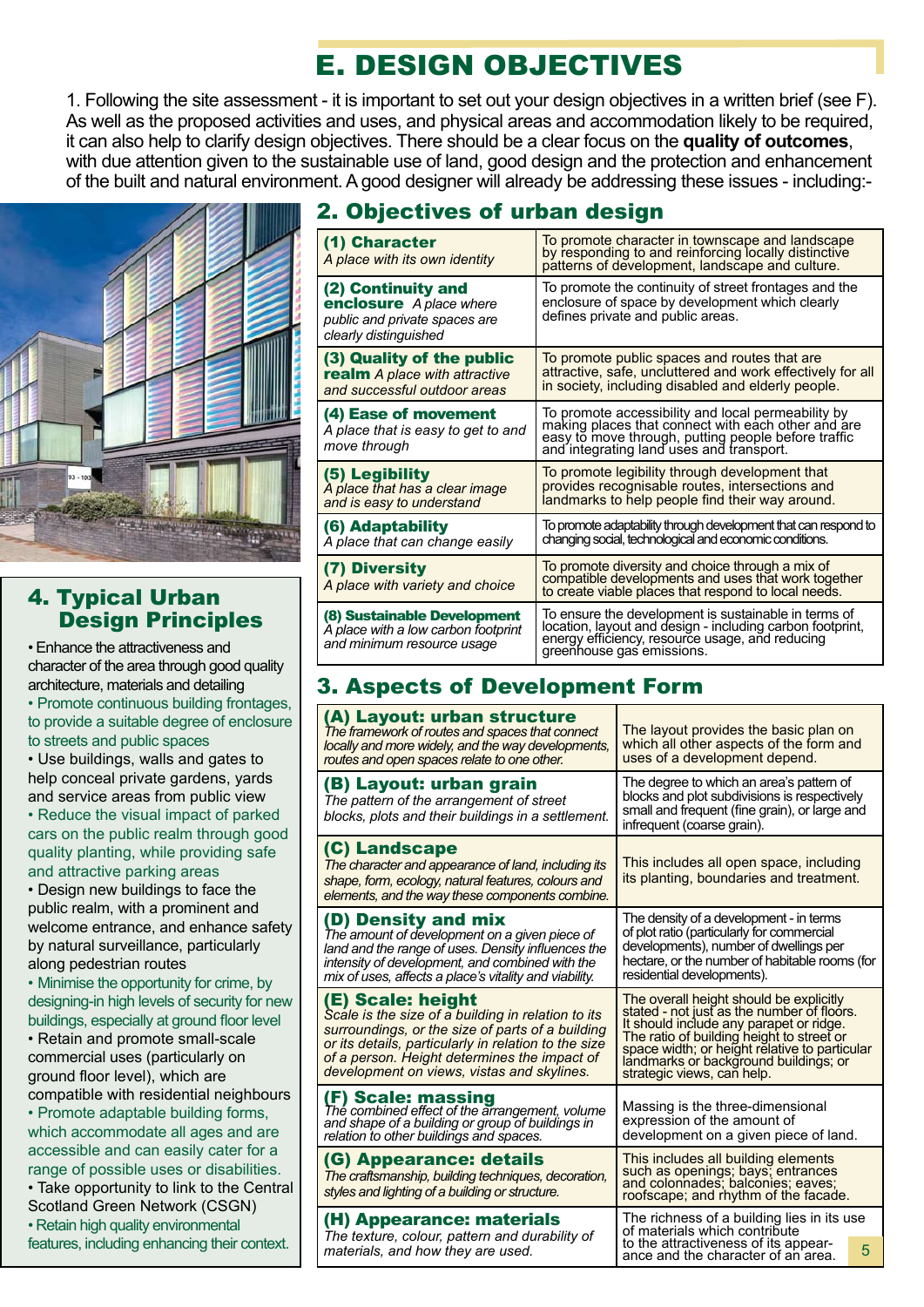# F. DESIGN BRIEFS

1. Design or Development Briefs are usually site specific bringing together information and constraints posed by the site. The Brief needs to recognise that making places socially, economically and environmentally successful depends on high standards of urban design. The Brief will in turn influence the development process - providing the basis for assessing the extent to which a proposal is acceptable.

- 2. The main purpose of a development brief is to:
- $\bullet$  promote opportunities for development as they arise and to inform developers and attract investment
- provide advice and quidance on the constraints and opportunities, the types of development appropriate and promote high quality design for the site in line with policy DSP.4 (see p.2).

A Design Brief will focus more on setting out key Urban Design Principles for the site.

#### 3. The brief should:-

- (a) outline the aims and objectives for the site
- (b) set out a framework as to how the development plan policies and Supplementary Planning Guidance are to be applied to the specific site.
- (c) provide an initial character appraisal (as p.4)
- (d) identify any challenges, constraints or issues that need to be addressed.
- (e) seek to add clarity, reduce ambiguity and help communication and avoid misunderstanding.
- (f) avoid prescribing solutions
- (g) address the wider social, economic and environmental issues as well as the facts about utilities, etc.
- It will make clear
- (e) what is likely to be acceptable and what is unacceptable;
- (f) where there is flexibility and where requirements are firm.
- (g) (where appropriate) the relevant timescale or budget

#### 4. References:

**Planning and Development Briefs: A Guide to Better Practice** see www.communities.gov.uk/publications/planningand- building/planningdevelopment

**Urban Design Guidance: Urban Design Frameworks, Development Briefs and Master Plans** (Paperback) by Robert Cowan</u> (Author) Thomas Telford Ltd

# G. DESIGN GUIDES & CODES

1. DESIGN GUIDES & CODES may be produced for sensitive areas or on specific topics. These extend development plans or other policies to a more detailed level. Thus as well as amplifying the policies in the Local Plan, Supplementary Planning Guidance (like this document) is being produced on Landscape, Trees, Accessibility, Shopfronts and Conservation Areas - as per DSP.4 and Appendix 3).

2. In North Lanarkshire the intention is to provide a family of succinct guidance to assist applicants, owners, developers and their agents understand the planning process and the Council's expectations better. Do let us know if there is an area where you feel guidance would assist. Where such Guidance has been subject to public consultation it has material weight in determining applications.

3. DESIGN CODES are a more formal set of rules or procedures agreed as relevant to development in a particular area - usually in conjunction with an overall Masterplan. They are used where some things are better prescribed precisely – eg a materials pallette - or where a particular detail or aspect is important.

4. These design tools allow a differential approach to be taken according to the degree of prescription needed to solve a particular problem.

#### **With a site appraisal and a good brief there are a range of other tools and advice that may be relevant in moving to prepare a Design and Access Statement**

# Quality Standards Checklist

|                             | Design statements                        | Design statement adhering to the principles                                                                                    |
|-----------------------------|------------------------------------------|--------------------------------------------------------------------------------------------------------------------------------|
|                             | Building for Life                        | Building for Life Silver (or Gold)                                                                                             |
| Quality Places              | Inclusive design                         | Access statement, taking an inclusive appro<br>quidance note                                                                   |
|                             | Secured by Design                        | Developments designed by Secured by Des                                                                                        |
|                             | Integration of tenure                    | Tenure-blind development (maximum 6 soci                                                                                       |
|                             | Car parking                              | Local authority minimum is English Partners<br>Design in accordance with Manual for Stree                                      |
|                             | Code for Sustainable<br>Homes and BREEAM | Code for Sustainable Homes Level 3 minimi<br>for commercial or other building types                                            |
|                             | Lifetime Homes                           | All 16 standards for Lifetime Homes must be                                                                                    |
| Quality Homes and Buildings | Noise                                    | Airborne sound attenuation 5dB higher than<br>Impact sound attenuation 5dB lower than A                                        |
|                             | Building specifications                  | Specifications between A'-C only from BRE                                                                                      |
|                             | Overheating                              | Testing required on overheating - for living a<br>28°C. Bedrooms <1 per cent of occupied ho                                    |
|                             | Space standards                          | 1 Bed/2 person homes<br>51 sq m etc                                                                                            |
|                             | Fire safety                              | Statement of fire safety                                                                                                       |
|                             | Construction efficiency                  | Construction efficiency statement outlining I<br>Competition and how new technologies imp<br>insurance and consumer warranties |
| Construction Quality        | Re-use of resources                      | Land remediation and demolition statement<br>Site waste management plan<br>Re-use of existing buildings and materials v        |
|                             | CEEQUAL                                  | Very Good for construction quality                                                                                             |
|                             | Health and safety                        | Health and safety plan and Construction De                                                                                     |
|                             | Site-specific issues                     | Project delivery team to identify site-specific                                                                                |
|                             | Long-term management                     | Proposals for a long-term management stre                                                                                      |
|                             | Community engagement                     | Community engagement strategy                                                                                                  |
|                             | Delivery and financial<br>capacity       | Development team, finance and market pro                                                                                       |



*reduce the carbon footprint of the building*

6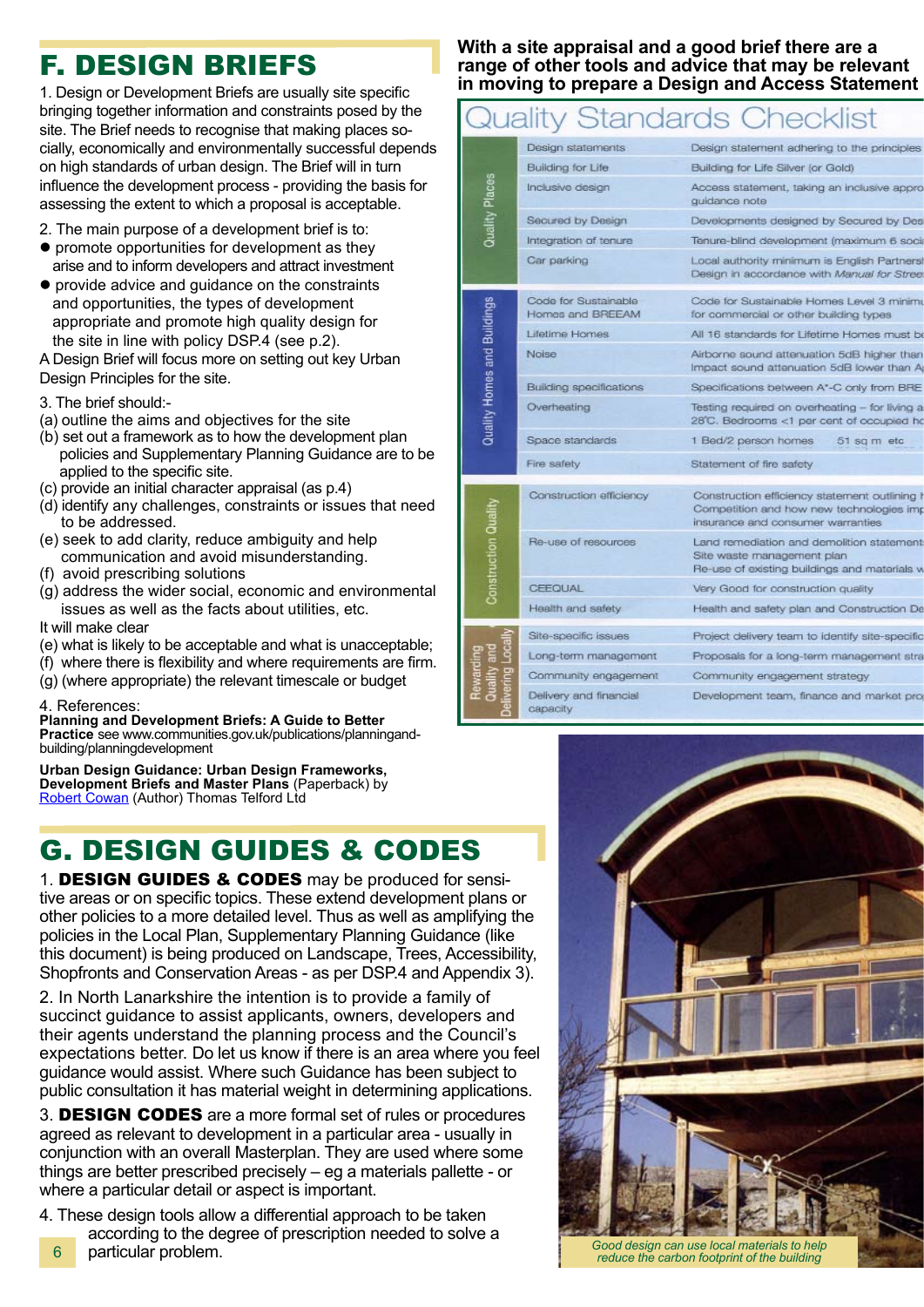| of UDC and UDC2                                                                                                                         |                                                                                 |  |  |
|-----------------------------------------------------------------------------------------------------------------------------------------|---------------------------------------------------------------------------------|--|--|
|                                                                                                                                         |                                                                                 |  |  |
| ach to design and adhering to the principles of inclusive design                                                                        |                                                                                 |  |  |
|                                                                                                                                         | gn principles and accredited by the local constabulary                          |  |  |
| al units together)                                                                                                                      |                                                                                 |  |  |
| tips' maximum<br>'s and Car parking: what works where guides                                                                            |                                                                                 |  |  |
| m for housing (later phases may be higher) and BREEAM Very Good                                                                         |                                                                                 |  |  |
| achieved                                                                                                                                |                                                                                 |  |  |
| Approved Document Part E<br>oproved Document Part E                                                                                     |                                                                                 |  |  |
|                                                                                                                                         | Green Guide to Specification and Green Guide to Housing Specification           |  |  |
| urs are over 26°C                                                                                                                       | reas <1 per cent of occupied hours are over an operative temperature of         |  |  |
|                                                                                                                                         |                                                                                 |  |  |
|                                                                                                                                         |                                                                                 |  |  |
|                                                                                                                                         |                                                                                 |  |  |
| ow developers have used lessons of the Design for Manufacture<br>rove the quality and deliverability of the scheme - detail on lending, |                                                                                 |  |  |
| s (where relevant)                                                                                                                      |                                                                                 |  |  |
| here possible                                                                                                                           |                                                                                 |  |  |
|                                                                                                                                         | sign and Management (CDM) co-ordinator appointed                                |  |  |
| requirements                                                                                                                            |                                                                                 |  |  |
| tegy                                                                                                                                    |                                                                                 |  |  |
| onsais are deliverable                                                                                                                  | This is one example of a Quality Design<br>Checklist (from EP/HCA) - see SPG.19 |  |  |

*on Housing Quality Standards.*

# H. GOOD DESIGN PRACTICE

There is an ever increasing range of good practice guidance guidance and award schemes:-

#### Architecture+Design Scotland (A+DS)

**www.ads.org.uk** exists to deliver the vision of a well designed, sustainable built environment in Scotland of which the Nation is proud. Various publications and Design Review Reports.

### Royal Institution of Architects in Scotland (RIAS)

www.rias.org.uk or www.gia.org.uk Can help you find an architect or point you to award winning designs for your type of project. Always talk to previous clients and get a written quote.

### Commission for Architecture & the Built Environment

(CABE) **-** see www.cabe.org.uk/resources - former quango

- with useful archived documents, including:-
- Research on the added value of good design
- l Various publications on good design practices
- Other Design Tools eg Healthchecks/ Placechecks see www.placecheck.info
- Design Quality Indicators
- **Specialist advice on Housing, Education, Health,** Parks, Public Realm, Building for Life;
- Street Design www.cabe.org.uk/publications/this-way-to-better-residential-streets
- www.cabe.org.uk/publications/creating-successful-masterplans

#### Homes & Communities Agency (HCA)

www.homesandcommunities.co.uk has absorbed a number of organisations and their policies - including **Quality Standards** - **Delivering Quality Places** (Nov 2007)(see left) www.homesandcommunities.co.uk/design\_quality\_standards **Building for Life** - a toolkit to promote quality design - is at www.housingcorp.gov.uk/server/show/ConWebDoc.13394 See also www.communities.gov.uk

Scottish Government http://www.scotland.gov.uk/Topics/ Built-Environment/planning/National-Planning-Policy/themes/design

# I. DESIGN AND ACCESS STATEMENTS see also p.8 & 9

1. Many applications will benefit from a structured and proportionate Design & Access Statement (as per PANs 68 & 78) - and it is now required on all major or sensitive developments. This section seeks to provide guidance on how to write them. See also SPG.17 "Accessibility for All".

#### WHY IS A DESIGN & ACCESS STATEMENT USEFUL?

2. A Design and Access Statement is a tool to improve standards of design and to help you communicate your aspirations better to the planning authority. The quality of the statement, and local authorities' skill in using it, help to determine the quality of design. It helps raise standards of practice. 3. This guide encourages good practice and innovation rather than prescribing a standardised tickbox approach. Design statements must be relevant, proportionate and specific to the site in question and must not merely collate bland, generic commentary or regurgitate existing published guidance. Indeed it is useful to have a draft Design & Access Statement at early pre-application discussions (see separate Guidance Note) to help communication.

### WHAT IS A DESIGN & ACCESS STATEMENT?

4. A design and access statement is a short written and illustrated report accompanying a planning application. It should set out how the applicant has analysed the site and its setting, and formulated and applied design principles to achieve good, inclusive design for buildings and public spaces; and how the developer or designer has consulted or will consult on the issues. The statement's scope and level of detail are determined by the nature of the development, the site and its context. The statement has a specific job to do in explaining the background thinking that led to the planning proposal being drawn up. It is not just a description of the planning proposal. It should be a short concise explanation of why the design is as proposed. 5. The objective is to set out, in a structured way, how your assessment of the site and its context has informed and shaped the design so as to create a high-quality place that is easy for everyone to use. To create places of lasting quality. This will aid the Council in its decision making & speed up consideration of the application. It does not guarantee planning permission. ../ continued over 7

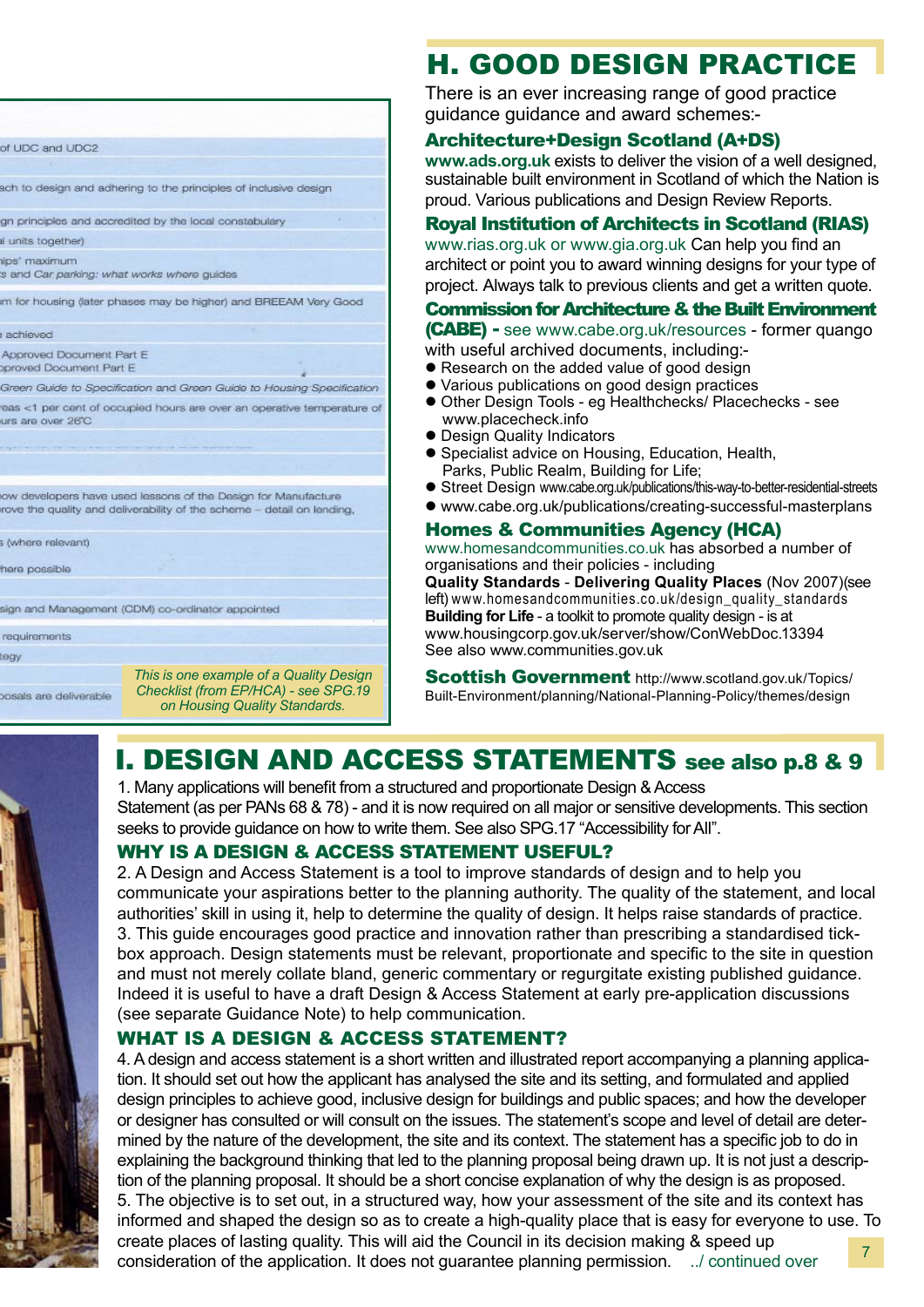# I. DESIGN AND ACCESS STATEMENTS (continued)

### WHEN IS A DESIGN & ACCESS STATEMENT NEEDED?

6. All schemes benefit from a Design & Access Statement. Whilst **legally required for major developments**, or development accessed by the public, the Council will, to comply with Policy DSP.4, also seek a proportionate Design & Access Statement where development impacts on a **sensitive location** or is of a **large scale nature.**

7. The sensitivity of the development will depend on its location and scale. The Council will apply the following definitions: LOCATION - where the site is either protected, or prominent in relation to a town centre, town centre gateway, or major transport corridor or area which the Council is seeking to enhance - a Statement will be required. Protected sites are listed in NBE.1 of the Local Plan - and include protected built or natural heritage features (Antonine Wall, Listed Buildings, Conservation Area, etc) SCALE - large developments over 1 hectare or 4 stories in height (or more than 50 housing units) will usually have an impact that warrants a Design & Access Statement.

8. By providing additional information, which explains and illustrates the design principles and design concept, applicants are likely to benefit from a greater degree of certainty in the planning process, and quicker decision making. The result should be improved quality of new development, lasting improvements to the built environment and successful places. It should also help to foster a more collaborative and inclusive approach.

**9. Some of the questions an authority may ask when looking at a design statement are:**

- **1. Was there a pre-application discussion?**
- **2. If there was a brief (either a planning brief and/ or a client brief) for the project, how well has it been interpreted?**
- **3. Has there been a thorough appraisal of the site and area, with the most important issues identified?**
- **4. Have all the key design principles been identified?**
- **5. Are the illustrations easy to interpret?**
- **6. Does the design statement explain how the development will meet the six qualities of what makes a successful place? (see back page checklist). In short, is it:**
- A Distinctive  **Does the development enhance the sense of identity?**
- B Safe and pleasant  **Is the space safe for the community, attractive, useable and at the right scale?**
- C Easy to get to and move around  **Have direct routes been created? Does it provide access for less able people?**
- D Welcoming  **Have any new landmarks or gateways been created which will help people to find their way around?**
- E Adaptable **Does the development or improvements support a mix of compatible uses? Will there be opportunities to make buildings and areas adaptable to a variety of future uses? Adaptable for ageing?**
- F Resource efficient  **Has the opportunity been used to create a new and exciting building in how it has been constructed? Does it minimise the use of energy through the way it faces the sun? How sheltered is it from the wind? How is it to be maintained?**
- **7. Is the design solution inclusive and achievable?** 8

**" A design statement should explain and illustrate the design principles and design concept of the proposed layout; landscape; scale and mix; details and materials; and maintenance. It should show, as briefly as necessary, how these will help to achieve the qualities in Designing Places."**



*High quality landscaping makes Strathclyde Business Park a location of choice*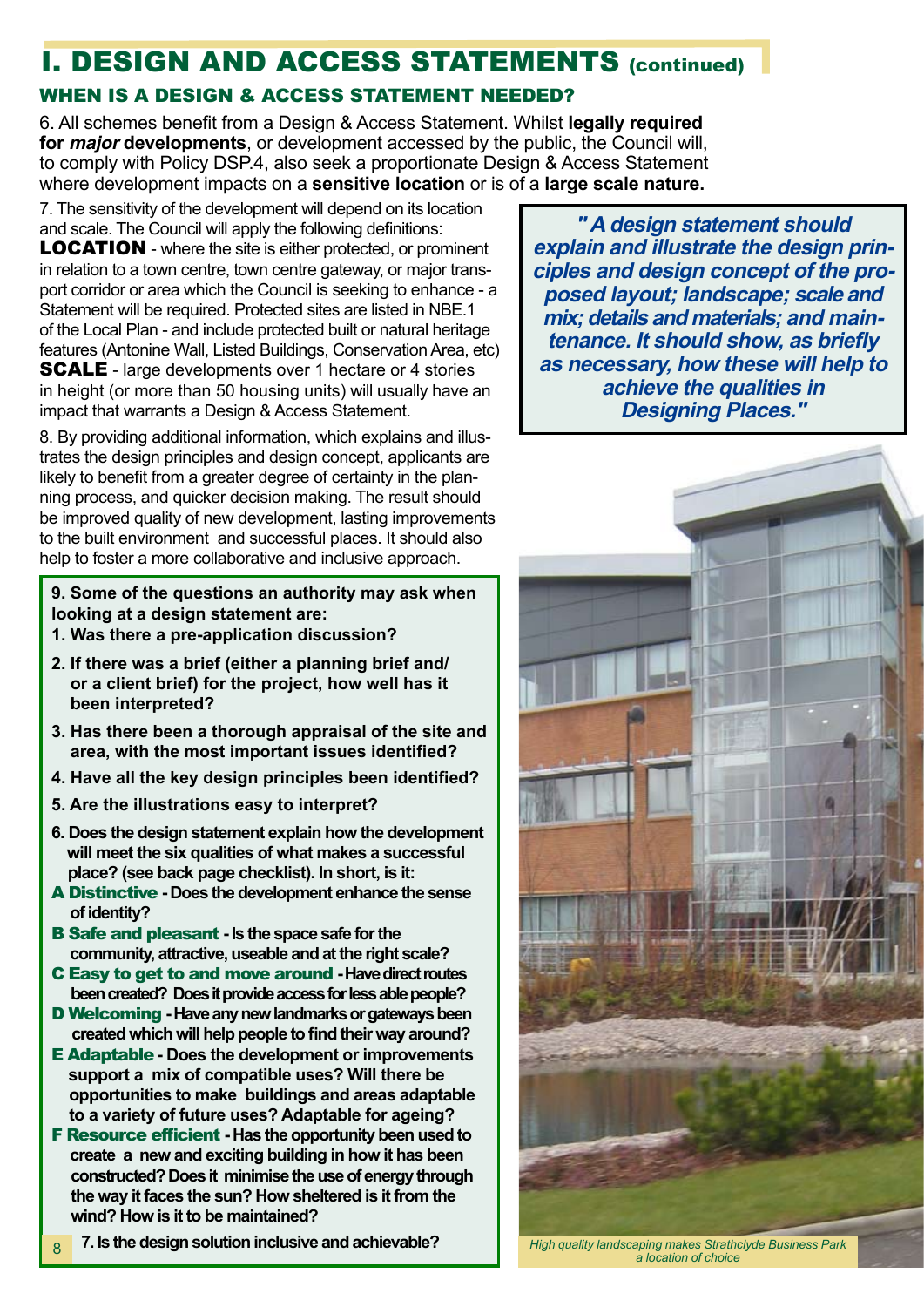**Detailed Guidance on Design & Access Statements can be found in PAN.68 and PAN.78. See also www.cabe.org.uk/publications/design-and-access-statements**

#### WHAT SHOULD BE COVERED IN A DESIGN & ACCESS STATEMENT?

J.10 The approach used will be influenced by the location, scale, and potential sensitivity of the site and of the proposed development. Whilst it can be presented in many formats – it should usually include sketches and plans as well as text - and generally include:-

#### 1. COVER, INTRODUCTION, BACKGROUND

Set out the name of the scheme, provide contact details of applicant and agent(s), and include the date and any client brief or description of the proposed scheme. It should include a location and site plan (with site in red & any adjacent land owned in blue), showing scale and north point, together with any relevant ownership or planning history details.

#### 2. SITE DETAILS WITH APPRAISAL OF CONTEXT & CHARACTER

Describe the site and set out an assessment of its character and context (as Section.D). It should assess the local context, identity, links and connections to adjoining areas, green networks and facilities, and existing environment / biodiversity (see p.4 or back of PAN.71 for Appraisal Checklist). As well as appraising the character and appearance it might identify any negative factors or opportunities for enhancement.

#### 3. PHOTO RECORD OF SITE or EXISTING BUILDINGS/ BOUNDARIES

Including a plan to show where photos were taken from. Sketches, photomontages; figure/ground diagrams; or other concept diagrams or sketches that explain the rationale to the design should be included.

#### 4. **IDENTIFY CONSTRAINTS AND ESTABLISH DESIGN OBJECTIVES** (see sections D and E)

This should identify any limitations on the use of the site – whether from flooding; land instability; high voltage cables or other statutory services. For example – buffers may be required to development abutting main roads or the Green Belt. Assessing neighbouring land uses may also identify any privacy, amenity or locational issues that the design should address. The Design Principles need to provide a clear vision for the site - indicating how a distinct, successful place can be created. (see Section E on page 5). This should at least address: siting; overall layout; density; form; scale; height; massing; proportion; detailing; colour; materials, and open space or ecological issues.

#### 5. ASSESSMENT & ANALYSIS OF DESIGN OPTIONS

The relevant legislation & good design principles are set out elsewhere in this note. In working up a design solution it is likely that various design options will be explored in reaching an optimum design solution. This section should make the stages in the design assessment process transparent, so as to help justify and explain the preferred scheme.

#### 6. EXPLANATION OF PROPOSED DESIGN CONCEPT & SOLUTION

# Successful places are:<br>**A. Distinctive B. Safe and pleasant**

# **C.** Easy to get to and move around **F.** Resource efficient

**D.** Welcoming **E.** Adaptable

The statement should assess the design against these 6 headings and the 25 points in the Design Quality

Assessment checklist (on the back page of this Guidance). The design solution should be explained with respect to: **Layout**, i.e. context, streets and spaces, accessibility, safety and security, **• Sustainability**, energy efficiency

**learch Scale and mix of uses;**  $\bullet$  **Details and materials;**  $\bullet$  **Landscape;**  $\bullet$  **Maintenance** 

### 7. ACCESSIBILITY - see also emerging SPG.17 "Accessibility for All"

The Design Statement needs to also address access issues - indicating how people are to move around and through the buildings and site safely. This needs to link desire lines, entrances, and legibility to create a safe, inclusive, convenient and welcoming development, integrating local paths with wider public transport and green networks. As well as quantifying walking, cycling facilities, and vehicular access, parking, traffic calming measures, and the benefit of visible and prominent entrances - this needs to set out how the scheme will be inclusive (see separate Guidance Note SPG.17). It may help to include an Access Audit.

#### 8. SUSTAINABILITY

The Design Statement and design approach should indicate how the scheme aims to minimise waste, resources and energy usage whilst creating a low ecological footprint in line with the Climate Change policy and DSP.4 objectives. It helps to summarise the approach to be taken on energy & water conservation; sustainable construction and drainage; promoting health & wellbeing; reducing waste and resources used; storage, collection and composting of waste and recyclable materials; and on site measures for reducing CO2 emissions. What is the target epc (energy performance certificate) rating? Good natural design helps reduce the need to rely on costly technical solutions to meet the rising Building Standards requirements.

#### **9. OTHER MATTERS** (where appropriate)

The Statement can include summaries of any pre-app discussions or other relevant or appropriate work:-

- Environmental Impact Assessment Conservation Statement Tree or arboricultural report Noise Survey
- $\bullet$  Transport Assessment and/or Travel Plan  $\bullet$  Public Art  $\bullet$  Protected Species Report  $\bullet$  Programming/ Phasing issues; etc

#### 10. STATEMENT OF PUBLIC ENGAGEMENT (where appropriate)

Depending on the nature and scale of the development, there may be a need for public involvement during the design process. Early consultation with the public or amenity groups should help to identify any key issues or concerns. When the design concept(s) have been worked up, it is advisable to feed these back to the contributors in order to check that nothing has been missed or interpreted incorrectly. This exercise will also help to gauge any initial reactions to the preliminary design which may help to influence the final design.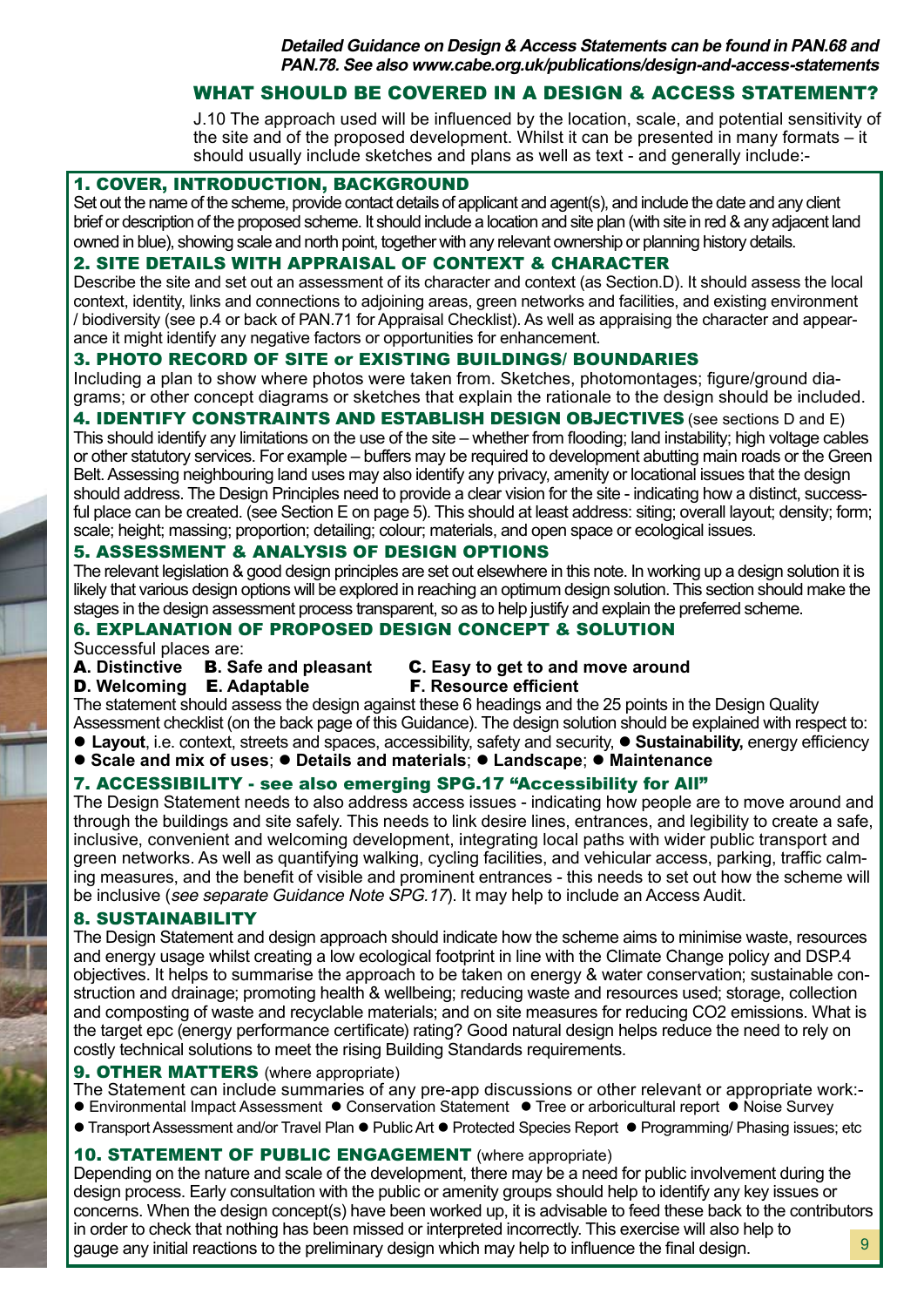# J. CONCEPT STATEMENTS

1. A concept statement aims to set out a succinct and sustainable vision for a particular area where major development is proposed. It needs to be rooted in an understanding of the local community views of what the opportunities and issues are in the area. It needs to reflect what makes the area unique and special - but go on to summarise local aspirations as to how the area can be enhanced through development.

2. Effectively it becomes a guide for developers and the brief for the masterplan of the area. A key test will therefore be whether the masterplan achieves the vision set out in the Concept Statement - particularly in delivering a quality neighbourhood and sense of place. Landowners and developers will be expected to work together to deliver the Concept Statement. This should include identifying how the vision set out in the Concept Statement is to be delivered. The masterplan will then need to address the concept plan issues - including the wider infrastructure, community or environmental deficiencies needing to be addressed, and where appropriate clarify any developer contributions required to deliver the required infrastructure.

3. It is essential that a Concept Statement goes though extensive local involvement to ensure that it accurately reflects local hopes and aspirations (see D and separate Supplementary Planning Guidance).

- 4. Typically a Concept Statement will include:-
- (a) A succinct schedule of the key issues
- (b) A diagrammatic plan relating the key issues to the spatial and sustainable layout of the area
- (c) A related "**Development Framework**" document - setting the local context and identifying in more detail issues needing investigation and a timetabled structure for moving the Concept Statement into a Masterplan for the area.
- (d) a report on the community involvement in the process.



*New Collective Architecture scheme at Kildrum, Cumbernauld*





10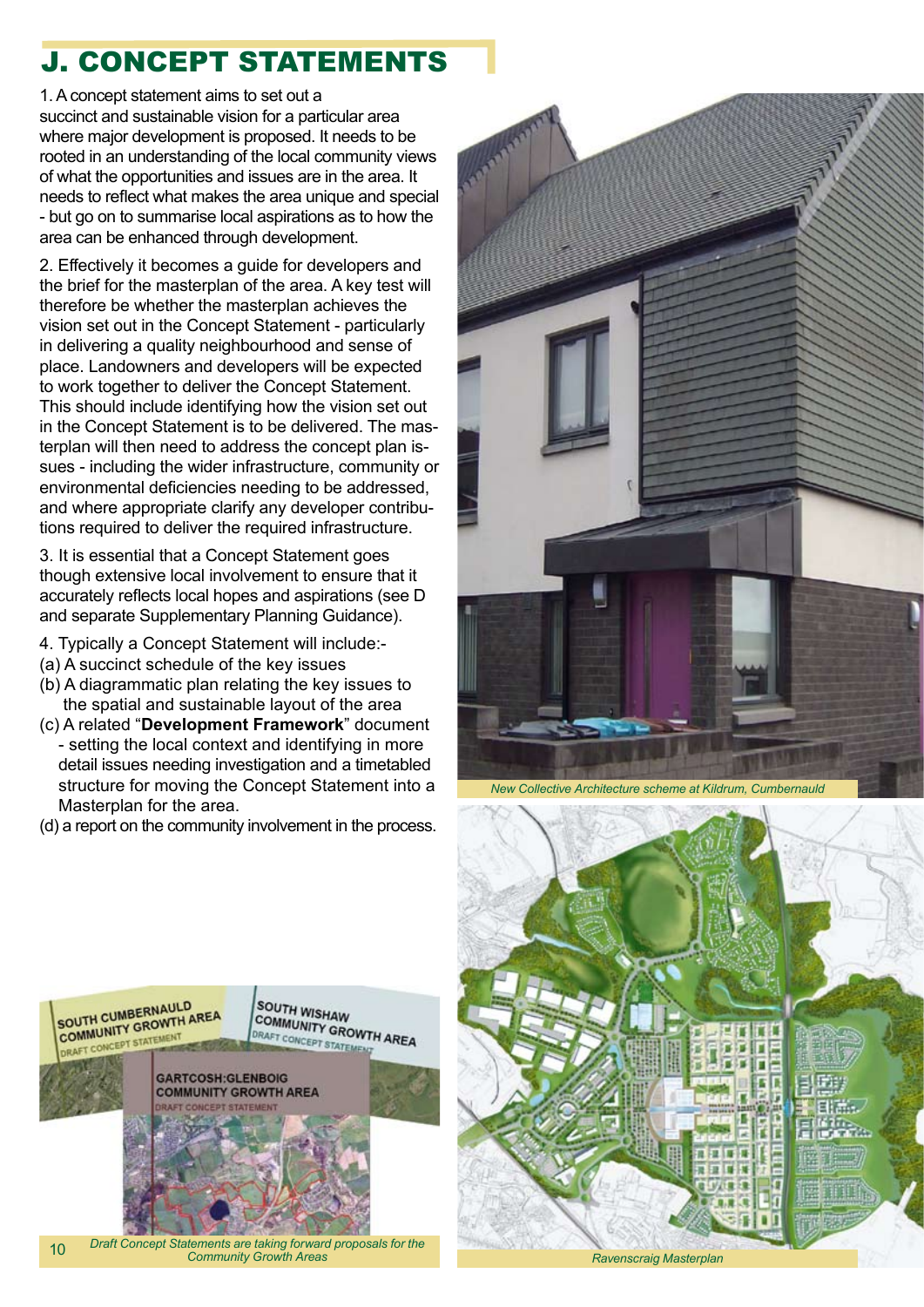# K. MASTERPLANS

1. Where Masterplans are considered necessary they will be expected to have regard to PAN.83 and demonstrate an awareness of the CABE Guidance on Making the Masterplan process effective. Where a Concept Statement exists, a Masterplan should demonstrate how the objectives of the **Concept Statement** are to be achieved - in accord with any **Development Framework document**. They will form an essential part of major areas of change (the Community Growth Areas) and areas or sites facing major regeneration.

2. High quality Masterplans have an important role in creating better sustainable places through good design - and creating the vision and framework for success. It is essential that landowners and developers recognise the critical role of Masterplans to delivering high quality development and the related infrastructure - and thus secure a successful development.

3. PAN.83 and the CABE Guidance highlight the important role of Masterplans and Development Frameworks within the development process. Experience has indicated that key points to ensure effective Masterplans include:-

- linking the design vision to early engagement and an effective implementation and delivery strategy.
- creating a distinct and appropriate local identity or character,
- l providing ambitious and effective leadership with good communication that fosters a team approach and open accessible engagement.

The key issues (Vision; Brief; Leadership; and Working Together) need to tangibly be addressed.

4. However Masterplans need to do more than just focus on delivering high quality sustainable environments. Masterplanning is a process (not an output) - and effective and meaningful Community Engagement at an early stage - together with building the capacity of the local community - is an essential component. See the separate Community Engagement Guidance.

*Developing a good brief depends on an understanding of the social, environmental and economic context, the dynamics that drive investment decisions, and consideration of how the development will be implemented. In carrying out an initial urban design analysis to identify the strengths and weaknesses of a site, it may be necessary to collect and analyse baseline information on a much wider area than the site itself.* from PAN.83

**North Lanarkshire Council Development Management Northern Area Office** Fleming House, 2 Tryst Road, Cumbernauld G67 1JW 01236 632500 esenquiries@northlan.gov.uk

**Architecture + Design Scotland (A+DS)** Bakehouse Close, 146 Canongate, Edinburgh EH8 8DD T: 0131 556 6699 F: 0131 556 6633 www.ads.org.uk info@ads.org.uk

**North Lanarkshire Council Development Management Southern Area Office** Fleming House, 2 Tryst Road, Cumbernauld G67 1JW 01236 632500 esenquiries@northlan.gov.uk

**SEPA** East Kilbride, 5 Redwood Crescent, Peel Park, G74 5PP www.sepa.org.uk



Simplified process for creating a masterplan

*Simplified Process for creating a Masterplan - see PAN 83*

5. The other key ingredient of a successful masterplan is a vision for the area, if not already established through a Concept Statement. Such a vision needs to inspire, yet be practical. To have local ownership, but draw in new resources. To be realistic, yet challenge and raise expectations. To promote a sustainable approach. To give context and identity to the proposal. How will it be different from other development? Again the Council has an important role in nurturing the development of such a vision.

6. In order to achieve a vision that is sustainable the Masterplan approach should address the Environmental, Social and Economic aspects of the place, including:-

- access & connections social & environmental context<br>• place-making topography
- $\bullet$  place-making
- 7. Masterplans should also address the infrastructure requirements relating to:-

(A) engineering systems to support sustainable development (paths, roads, drains, sewerage, electricity; IT; telecommunications; street lighting; waste disposal; fire-fighting) (GREY)

(B) how the area manages water - water supply, watercourses, sustainable drainage, rainfall and water run-off) (**BLUE) (C)** human behaviour, public realm and spaces, hardscapes, connections and pedestrian networks; art and culture. (**RED) (D)** ecosystems, landscape features, open space, natural areas, biodiversity and nature; green networks (**GREEN**)

**The Council will expect all masterplans to address these infrastructure requirements in a sustainable and low-carbon manner. Masterplans should include an indicative implementation/ phasing timetable and identify how infrastructure requirements are to be resourced.**

Refer to Scottish Government PAN.83 and www.cabe.org. uk/publications/creating-successful-masterplans

## L. CONTACTS

**North Lanarkshire Council Development Implementation Team**

Fleming House, 2 Tryst Road Cumbernauld, G67 1JW 01236 632625 esdesign@northlan.gov.uk

**Scottish Natural Heritage**  Great Glen House, Leachkin Road, Inverness IV3 8NW T: 01463 725000 E: enquiries@snh.gov.uk www.snh.org.uk/

The latest Supplementary Planning Guidance and index can be found online at www.northlanarkshire.gov.uk/spg

See also publications/ advice at: **Scottish Government** www.scotland.gov.uk/topics/ planning and archived site www.cabe.org.uk www.cabe.org.uk/publications 11